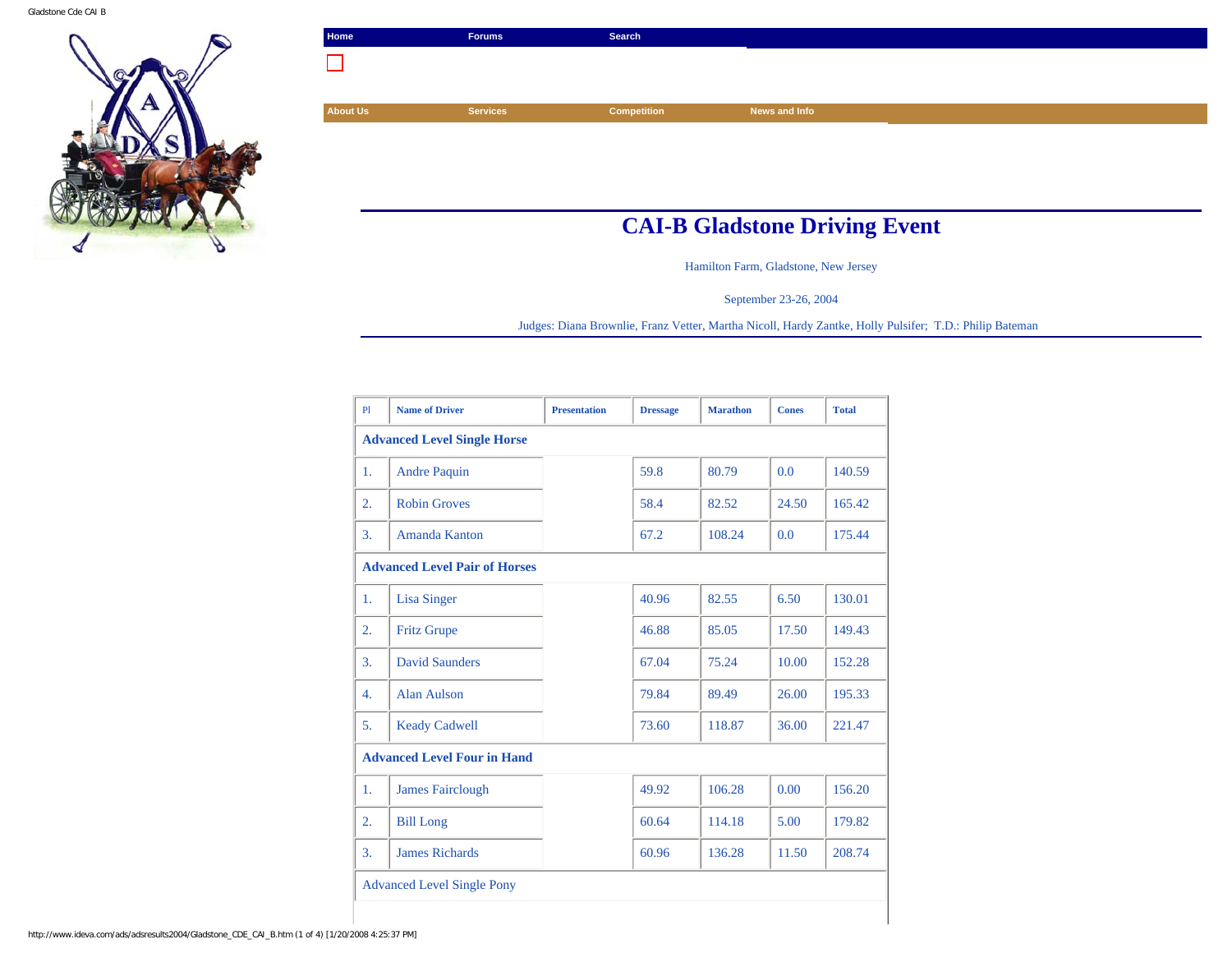| 1.  | <b>Suzy Stafford</b>                    |  | 40.40 | 71.12   | 5.00  | 116.52  |  |
|-----|-----------------------------------------|--|-------|---------|-------|---------|--|
| 2.  | <b>Muffy Seaton</b>                     |  | 53.00 | 77.10   | 0.00  | 130.10  |  |
| 3.  | Sara Schmitt                            |  | 49.80 | 74.98   | 10.00 | 134.78  |  |
| 4.  | <b>Jack Wetzel</b>                      |  | 47.40 | 83.08   | 7.00  | 137.48  |  |
| 5.  | <b>Betsy Cowperthwaite</b>              |  | 56.40 | 76.59   | 5.00  | 137.99  |  |
| 6.  | Miranda Cadwell                         |  | 66.80 | 76.02   | 3.50  | 146.32  |  |
| 7.  | Vivian Creigh                           |  | 63.80 | 82.53   | 3.0   | 149.33  |  |
| 8.  | <b>Peggy Brown</b>                      |  | 58.60 | 85.37   | 5.50  | 149.47  |  |
| 9.  | <b>Sandra Green</b>                     |  | 59.60 | 88.55   | 5.00  | 153.15  |  |
| 10. | Dottie Paul                             |  | 78.40 | 110.68E | 22.50 | 211.58E |  |
|     | <b>Advanced Level Pair of Ponies</b>    |  |       |         |       |         |  |
| 1.  | <b>Tracey Morgan</b>                    |  | 47.20 | 80.31   | 0.00  | 127.51  |  |
| 2.  | <b>Paul Martin</b>                      |  | 76.64 | 88.60   | 14.50 | 179.74  |  |
| 3.  | <b>Caroline Whittle</b>                 |  | 78.72 | 108.11  | 18.50 | 205.33  |  |
|     | <b>Advanced Level Four in Hand Pony</b> |  |       |         |       |         |  |
| 1.  | <b>Allison Stroud</b>                   |  | 54.88 | 111.34  | 5.00  | 171.22  |  |
| 2.  | <b>Boots Wright</b>                     |  | 63.36 | 107.17  | 8.00  | 178.53  |  |
| 3.  | <b>Katie Whaley</b>                     |  | 64.32 | 117.05  | 0.00  | 181.37  |  |
|     | <b>Preliminary LevelSingle Horse</b>    |  |       |         |       |         |  |
| 1.  | <b>Rochelle Temple</b>                  |  | 40.24 | 63.62   | 0.0   | 103.86  |  |
| 2.  | <b>Mark Borkoski</b>                    |  | 55.27 | 55.45   | 0.0   | 110.72  |  |
| 3.  | <b>Shane Doyle</b>                      |  | 50.91 | 59.23   | 1.2   | 111.64  |  |
| 4.  | <b>Kimberly Stover</b>                  |  | 43.39 | 69.20   | 0.0   | 112.59  |  |
| 5.  | <b>Elizabeth Perry</b>                  |  | 48.24 | 72.35   | 0.0   | 120.59  |  |
| 6.  | <b>Alyssa Nebus</b>                     |  | 62.79 | 60.33   | 0.0   | 123.12  |  |
| 7.  | Louisa Emerick                          |  | 53.09 | 74.74   | 9.5   | 137.33  |  |
| 8.  | <b>Wilson Groves</b>                    |  | 65.45 | 73.32   | 0.0   | 138.77  |  |
| 9.  | Gioia Bravmann                          |  | 65.45 | 68.94   | 8.00  | 142.39  |  |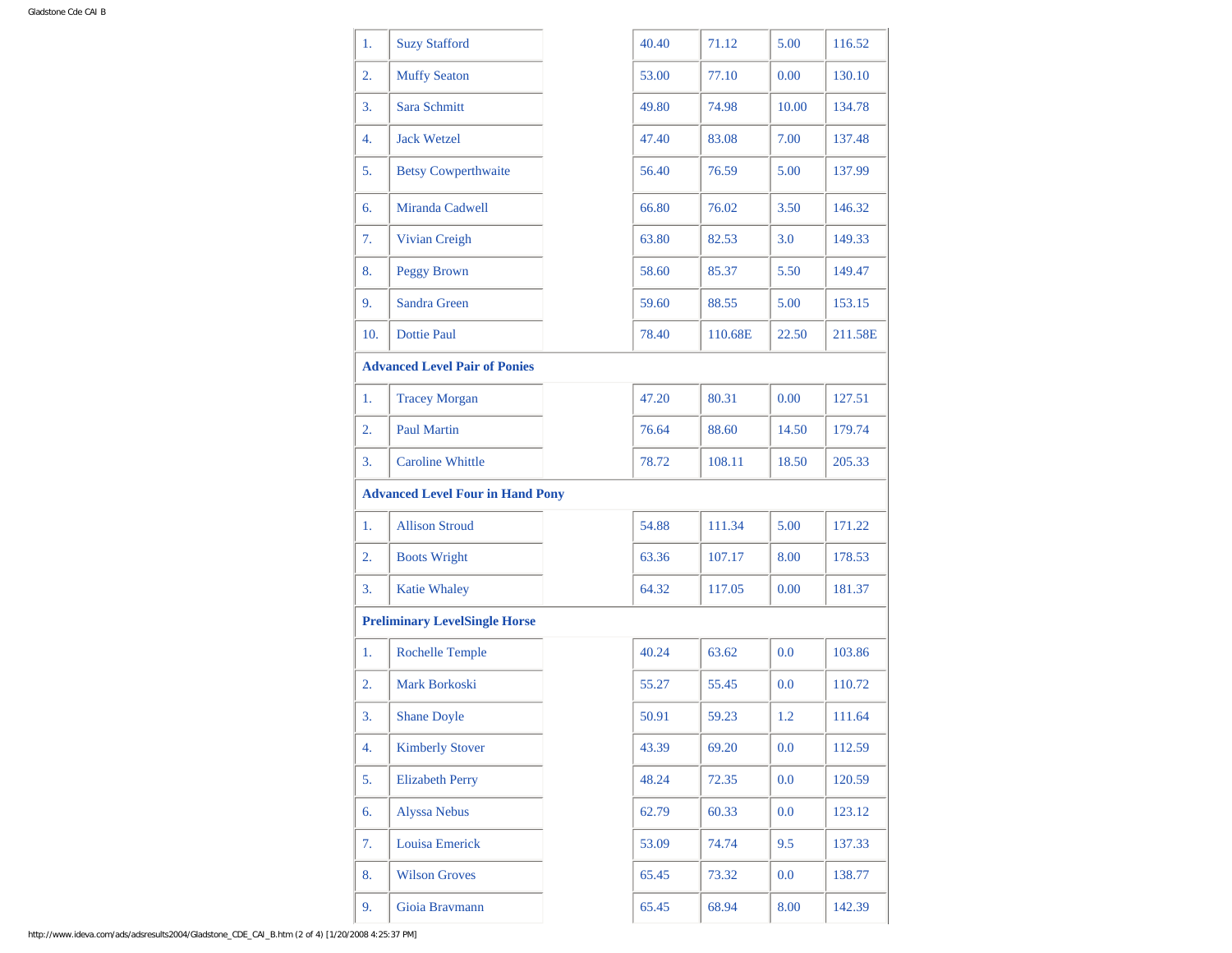| 10.                                     | Carla Skinder                  |  | 59.15 | 74.29     | 11.50     | 144.94    |  |
|-----------------------------------------|--------------------------------|--|-------|-----------|-----------|-----------|--|
| 11.                                     | <b>Phil Kantor</b>             |  | 70.06 | 65.12     | 14.38E    | 149.56E   |  |
| 12.                                     | <b>Susan Skipper</b>           |  | 72.73 | 76.99     | 5.00      | 154.72    |  |
| 13.                                     | <b>Ellen</b> Epstein           |  | 49.21 |           |           | HC        |  |
| 14.                                     | <b>Kimberly Stover</b>         |  | 54.79 |           |           | HC        |  |
| 15.                                     | Dave Vanderhoof                |  | 70.79 |           |           | HC        |  |
| <b>Preliminary Level Pair of Horses</b> |                                |  |       |           |           |           |  |
| 1.                                      | <b>Ellen</b> Epstein           |  | 48.24 | 59.19     | 0.50      | 107.93    |  |
| 2.                                      | <b>Elizabeth Chesson</b>       |  | 63.52 | 78.61     | 3.50      | 145.63    |  |
| 3.                                      | <b>Ed Werner</b>               |  | 83.64 | 66.03     | 8.50      | 158.17    |  |
| 4.                                      | <b>Peter Von Halem</b>         |  | 79.27 | 80.88     | 22.50     | 182.65    |  |
| 5.                                      | <b>Cindy Vollers</b>           |  | 51.88 |           |           | HC        |  |
| <b>Preliminary Level Single Pony</b>    |                                |  |       |           |           |           |  |
| 1.                                      | <b>Mary Mott Kocsis</b>        |  | 47.03 | 66.31     | 5.00      | 118.34    |  |
| 2.                                      | <b>Lorraine Potter</b>         |  | 60.85 | 57.73     | 0.0       | 118.58    |  |
| 3.                                      | <b>Colleen Sullivan Balars</b> |  | 51.88 | 66.48     | 7.00      | 125.36    |  |
| 4.                                      | <b>Ruth Mulvey</b>             |  | 65.70 | 66.96     | 0.50      | 133.16    |  |
| 5.                                      | <b>Joy Sweetland</b>           |  | 63.03 | 81.56     | 3.50      | 148.09    |  |
| 6.                                      | <b>Wendy O'Brien</b>           |  | 62.79 | 82.8      | 5.00      | 150.59    |  |
| 7.                                      | Penney Stuckey Freeman         |  | 56.73 | 102.48    | 0.0       | 159.21    |  |
| 8.                                      | <b>Kurt Schneider</b>          |  | 86.30 | 154.52    | 5.50      | 246.32    |  |
| 9.                                      | Van Zimmerman                  |  | 58.18 | 155.24    | 8.75E     | 222.17E   |  |
| 10.                                     | <b>Stacie Hoffman</b>          |  | 56.00 | 194.05E   | 6.00      | 222.17E   |  |
| 11.                                     | Nicole du Pont                 |  | 67.15 | <b>WD</b> | <b>WD</b> | <b>WD</b> |  |
| <b>Preliminary Level Pair of Ponies</b> |                                |  |       |           |           |           |  |
| 1.                                      | <b>Janelle Marshall</b>        |  | 41.70 | 60.76     | $0.0\,$   | 102.46    |  |
| 2.                                      | David Hirsh                    |  | 57.94 | 62.59     | 0.0       | 120.53    |  |
| 3.                                      | <b>Susan Sallstrom</b>         |  | 58.91 | 72.19     | 2.00      | 133.10    |  |